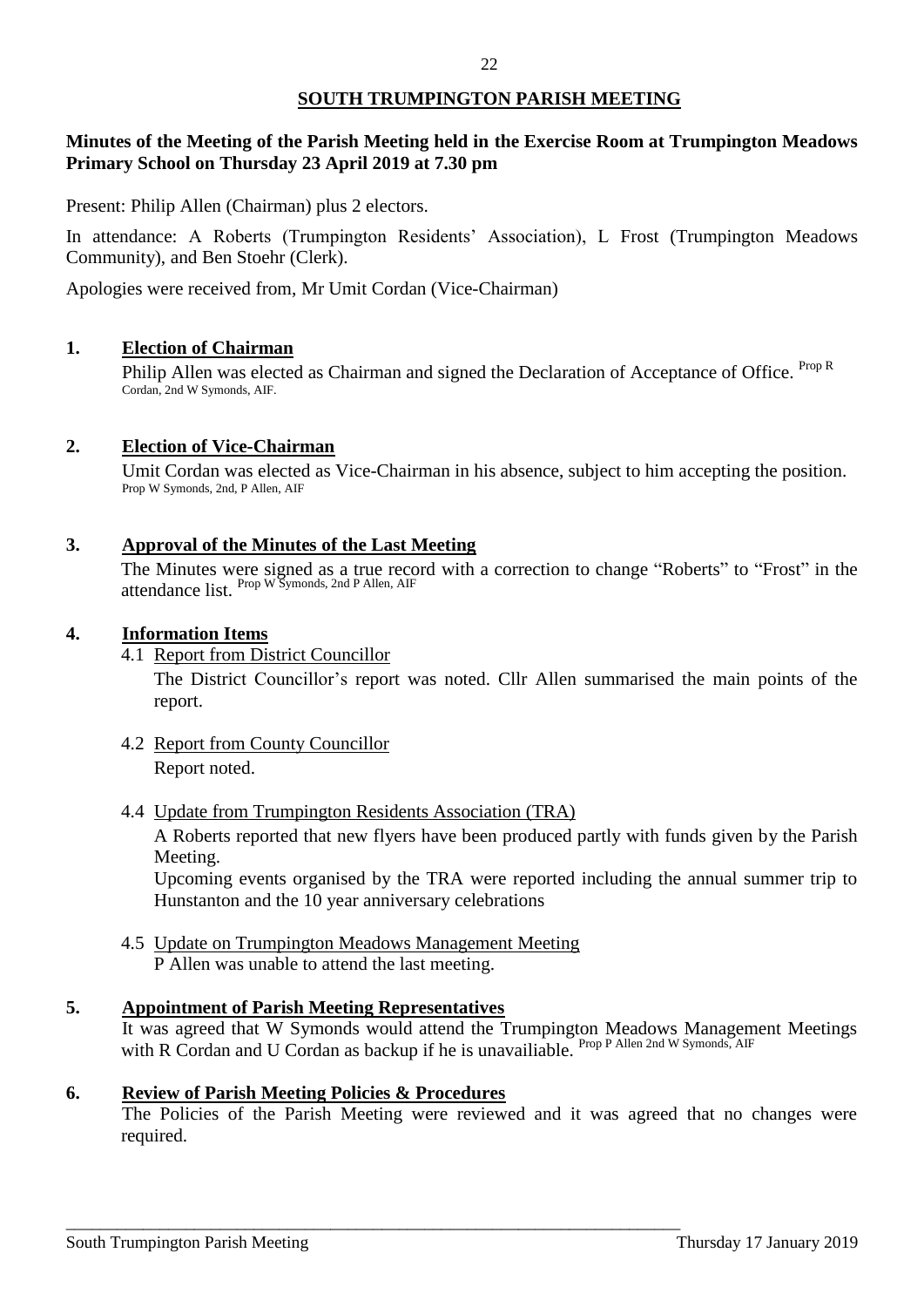4.3 Update from Trumpington Meadows Community (TMC)

L Frost reported on upcoming TMC events including the picnic and discovery day. At the next meeting there are plans to discuss first aid and defibrillators.

# **7. Finance**

- 7.1 Receipt of the finance report and payment of bills The Payments to the LGS Services £789.52 and CAPALC £172.25 were approved. Prop P Allen, 2nd W Symonds, AIF
- 7.2 Review of banking signatories and arrangements for payments No changes needed.
- 7.3 To review the effectiveness of the internal controls that have been in place during the year under review (between  $1<sup>st</sup>$  April 2018 and 31 March 2019) The systems of internal control were reviewed and found to be adequate.
- 7.4 To review the Internal Auditors Report (if received) The Internal Auditors report was noted. It was noted that cheque stubs were not always initialed as the signatories did not always attend the meeting.
- 7.5 To prepare the Annual Governance Statement (Section 1) The Statements in Section 1 were read out and it was agreed to write yes in boxes 1-8.
- 7.6 To approve the Annual Governance Statement by resolution Approved. Prop P Allen, 2nd R Cordan, AIF
- 7.7 To consider the Accounting Statements (Section 2) The Accounting statmements were considered. It was noted that the Parish Meeting should increase its spending on non admin items.
- 7.8 To approve the Accounting Statements by resolution Approved. Prop P Allen, 2nd R Cordan, AIF
- 7.9 To ensure that the Accounting Statements are signed and dated by the person presiding at the meeting The AGAR was signed by the Chairman.

## **8. Planning – Applications Received Since the Last Meeting** None received

\_\_\_\_\_\_\_\_\_\_\_\_\_\_\_\_\_\_\_\_\_\_\_\_\_\_\_\_\_\_\_\_\_\_\_\_\_\_\_\_\_\_\_\_\_\_\_\_\_\_\_\_\_\_\_\_\_\_\_\_\_\_\_\_\_\_\_\_\_\_\_\_

## **9. Wildlife Trust**

This was carried forward to the July meeting as the Wildlife Trust were unable to attend.

# **10. M11 Junction 11 Park and Ride**

It was noted that the GCP decision on the Park and Ride site is due on the 6 June and the Executive Board would be meeting on the 27 June. It was agreed to submit a written question to the board once the recommendations are published.